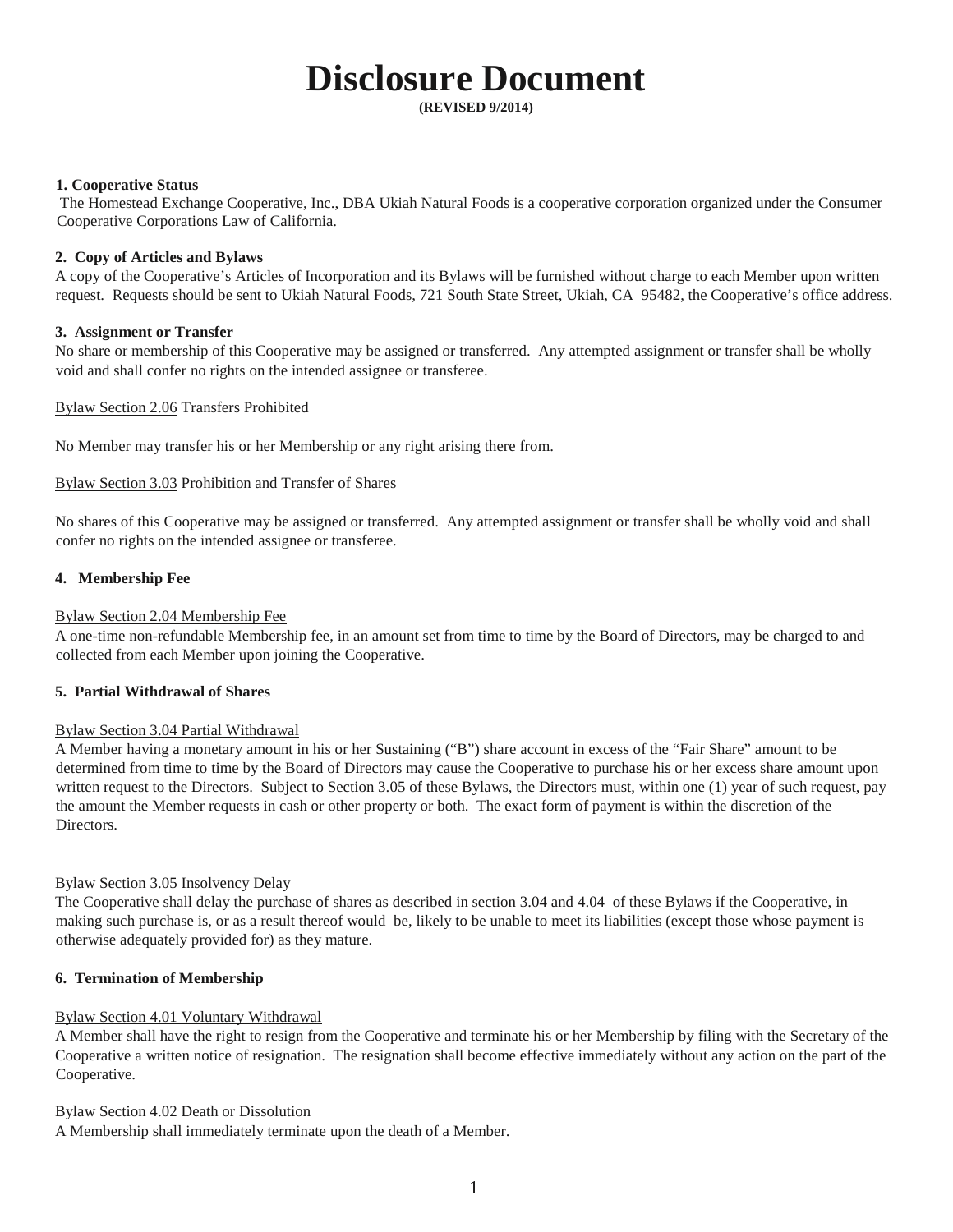## Bylaw Section 4.03 Expulsion

- (a) A Member may be expelled from the Cooperative by resolution adopted by a two-thirds (2/3) vote of all Directors for:
	- (1) Failure to comply with the Bylaws, rules or regulations of the Cooperative;
	- (2) Failure to pay the required Membership fees;
	- (3) Failure to timely purchase the required Membership ("A") and Sustaining ("B") shares;
	- (4) Failure to patronize the Cooperative during the immediately preceding fiscal year of the Cooperative in the amount of at least \$50.00.
	- (5) Any other justifiable reason.
- (b) Expulsion shall become effective immediately unless the Board of Directors shall, in the resolution, fix another time. On expulsion, the name of the Member expelled shall be stricken from the Membership register and all of his or her rights shall cease except as provided in Section 4.04 of these Bylaws.
- (c) Prior to expulsion of a Member, the Board of Directors shall give such Member at least fifteen (15) days' notice prior thereto and the reasons therefore. Such Member shall have the opportunity to be heard, orally or in writing not less than five (5) days before the effective date of expulsion by the Board of Directors.
- (d) The notice required, pursuant to subsection (b) of this section of these Bylaws, may be given by any method reasonably calculated to provide actual notice. Any notice given by mail must be given by first-class or registered mail sent to the last known address of the Member shown on the Cooperative's records.

#### Bylaw Section 4.04 Settlement of Share Interest

If a Membership is terminated for any reason set forth in this Article of these Bylaws, the share interest held by the Member shall be purchased by the Cooperative, subject to Section 3.05 of these Bylaws, within one (1) year of the date of termination to the extent of the paid-up value of the Member's shares on such date. The Board of Directors, in so settling the Member's share interest, shall have the right to set off any and all indebtedness of the Member to the Cooperative. The paid-up value of the Member's share interest is the monetary amount of such interest (including fractional shares) that the Member has been issued in accordance with Section 3.01 of these Bylaws.

#### **7. Proprietary Interests of Members**

A Member's proprietary interest in the Cooperative is equal to the unredeemed (1) total of money received by the Cooperative in exchange for all shares purchased by such Member, and (2) the monetary amount of any shares allocated to a Member by the Cooperative. Each Member shall have one vote in the affairs of the Cooperative regardless of the number of shares owned, and no Member may own more than four percent (4%) of Membership ("A") shares.

## **Article V Articles of Incorporation**

"RESOLVED: Article V of the existing Articles of Incorporation of this corporation is amended to read as follows:

"This corporation is authorized to issue three classes of non-transferrable shares, to be designated as follows:

 Class A - membership shares Class  $B$  – sustaining shares Class C – preferred investment shares

The total number of authorized Class A shares is 1,000,000. The total number of authorized Class B shares is 20,000,000. The total number of authorized Class C shares is 1,000,000.

Class A shares entitle the member to one vote.

Class B shares are non-voting, except as provided by law, and have no preferences.

Class C shares are non-voting, except as provided by law, and have preference to Class A and Class B shares in the event of dissolution or reorganization of the corporation. The Class C preferred investment shares may be issued from time to time in one or more series. The Board of Directors is hereby authorized, within the limitations and restrictions stated in these Articles of Incorporation, to fix or alter the rights, preferences, privileges and restrictions granted to or imposed upon any wholly unissued series of preferred shares, and the number of shares constituting any such series and the designation thereof, or any of them.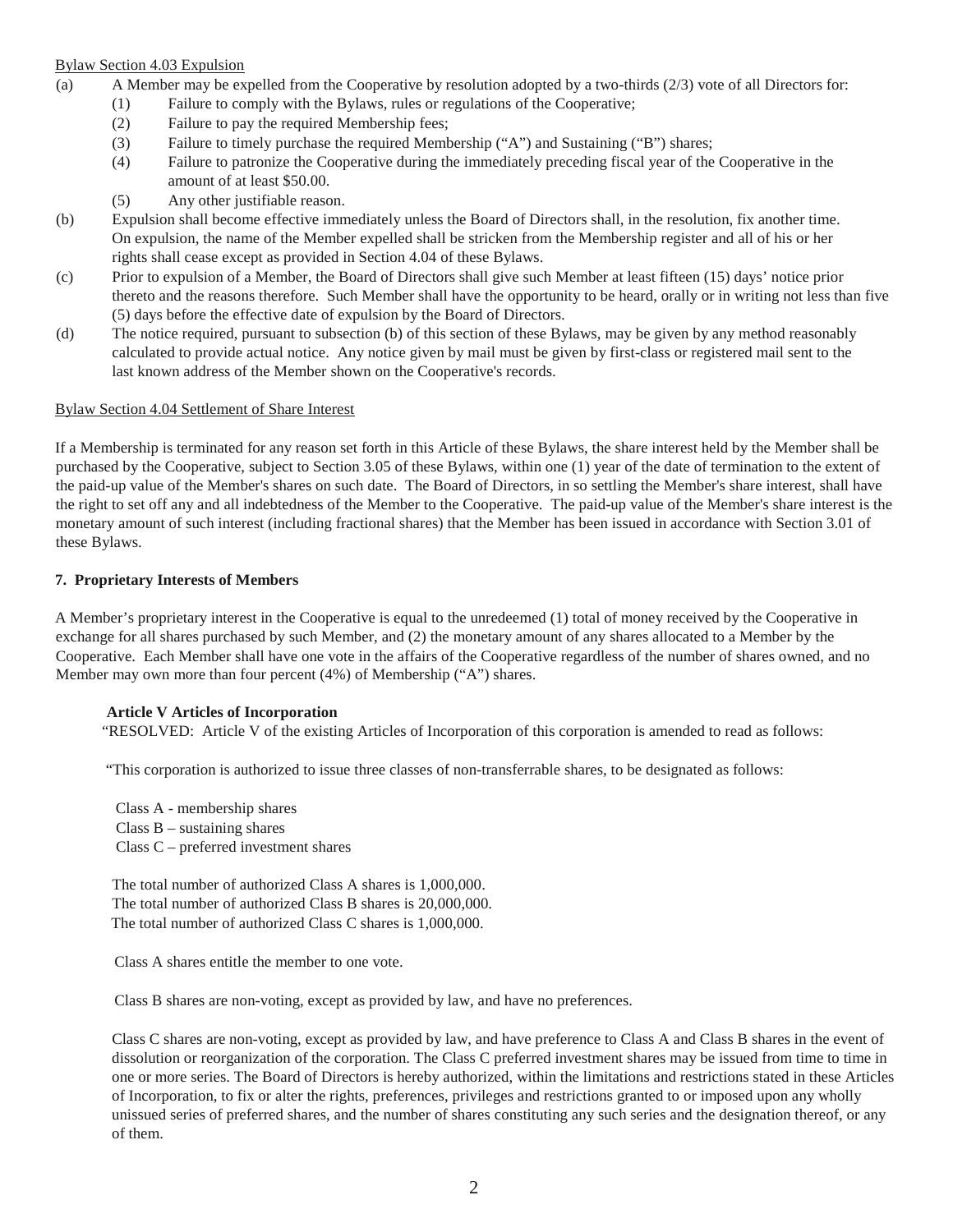The rights , preferences, privileges and restrictions granted to and imposed on the Membership and Sustaining shares are as set forth below in this Article V:

- (a) Membership shares and Sustaining shares are not entitled to a dividend or other monetary return on investment.
- (b) Each holder of a Membership Share shall have the right to one vote only, regardless of the number of other shares such a member holds and shall be entitled to notice of any Membership meeting in accordance with the Bylaws of the corporation, and shall be entitled to vote upon such matters and in such a manner as may be provided by the Bylaws and by law.
- (c) Only holders of Membership Shares may purchase Sustaining Shares and Preferred Shares. Neither Sustaining Shares nor Preferred Shares are entitled to vote, except as provided by law.

## Bylaw Section 2.01 Membership Rights and Qualifications

- (a) Membership entitles a Member to one (1) vote in the affairs of the Cooperative, irrespective of the total number of shares a Member owns, and to all the rights of Membership as described by applicable law, the Articles of Incorporation, and these Bylaws.
- (b) All meetings of the Board of Directors shall be open to all Members, except those meetings (or portions of meetings) provided for in Section 6.11.

## Bylaw Section 2.02 Membership Qualifications

Any natural person or corporation may become and remain a Member of this Cooperative by:

- (a) Complying with such uniform conditions as may be prescribed by the Board of Directors, including any required purchases of Sustaining ("B") shares;
- (b) Making full payment of any non-refundable Membership fee as set forth in Section 2.04;
- (c) Making full payment for one Membership ("A") share of the Cooperative; and
- (d) Being a resident of California.

## Bylaw Section 3.01 Share Issuance and "Fair Share" Status

Shares may be issued for money paid in an amount to be determined from time to time by the Board of Directors, subject to the following requirements:

- (a) Each Member may own only one Membership ("A") share,
- (b) The Board of Directors may require the Members to acquire, through purchase or allocation, Sustaining ("B") shares in the amount of \$10.00 each as a condition of achieving "Fair Share" Membership status. A "Fair Share" Member is defined as a member who has purchased one "A" share plus the number of "B" shares designated as necessary by the Board of Directors for such a status. The Board of Directors shall determine from time to time the minimum monetary amount of Sustaining ("B") shares that shall constitute such "Fair Share" Membership status.
- (c) Any Sustaining ("B") shares acquired by or distributed to a Member pursuant to subsection (b) of this Bylaw section shall be counted in determining the Member's total investment toward his or her "Fair Share" amount; and
- (d) Once a Member reaches his or her "Fair Share" amount, he or she may make further purchases of, or receive distributions in additional sustaining "B" shares, only at the discretion of the Board of Directors.

## Bylaw Section 3.04 Partial Withdrawal

A Member having a monetary amount in his or her Sustaining ("B") share account in excess of the "Fair Share" amount to be determined from time to time by the Board of Directors may cause the Cooperative to purchase his or her excess share amount upon written request to the Directors. Subject to Section 3.05 of these Bylaws, the Directors must, within one (1) year of such request, pay the amount the Member requests in cash or other property or both. The exact form of payment is within the discretion of the Directors.

## Bylaw Section 6.11 Special Meetings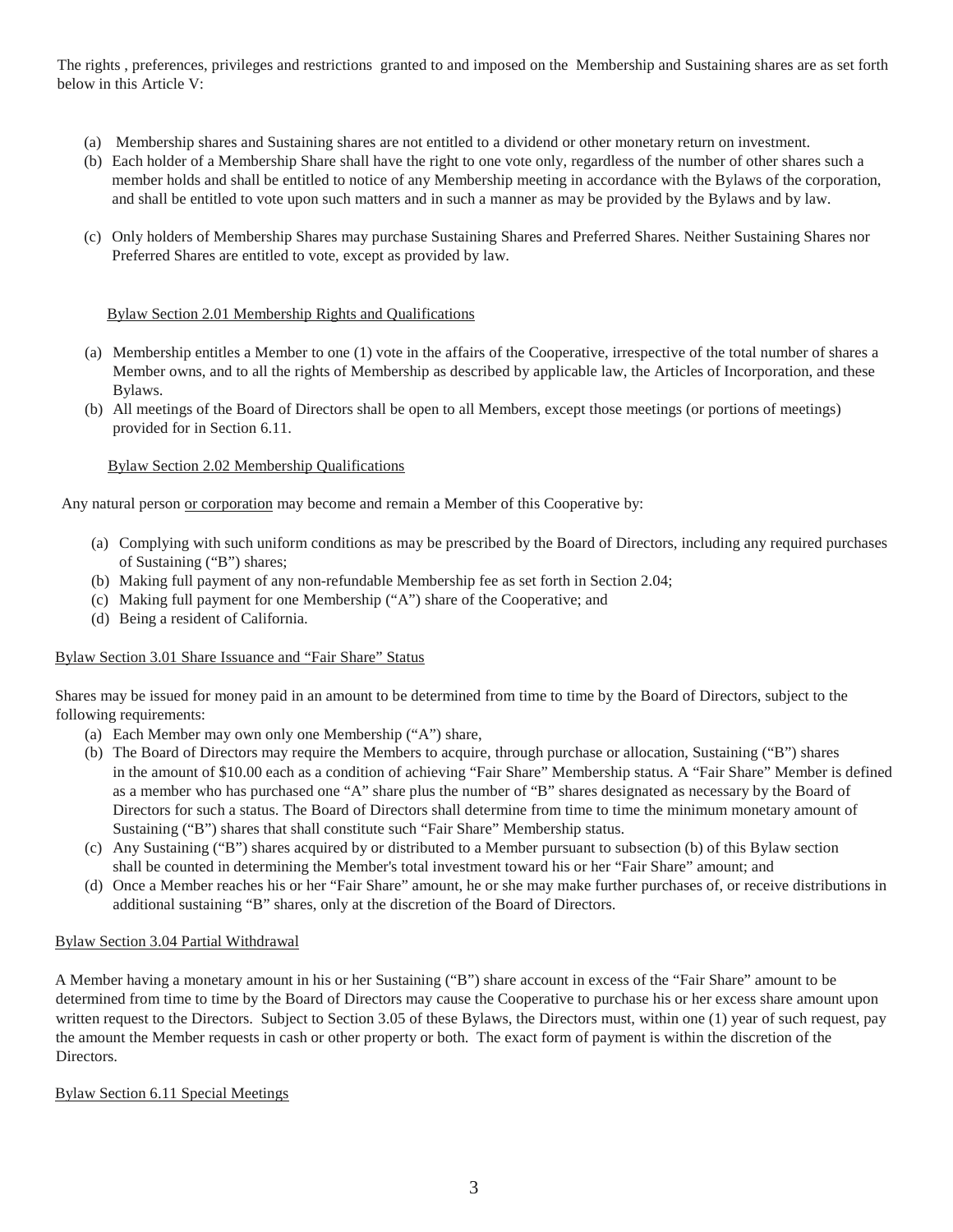- (a) Special meetings shall be held on four days' notice by first class mail or forty-eight (48) hours' notice delivered personally or by telephone, including a voice messaging system or by electronic trans-mission by the Cooperative (as defined in Section 20 of the California Corporations Code).
- (b) Notice of regular or special meetings of the Board of Directors need not be given to any Director who provides a waiver of notice or consent to holding the meeting or an approval of the minutes thereof in writing, whether before or after the meeting, or who attends the meeting without protesting, prior to such meeting or at its commencement, the lack of notice to such Director. All waivers, consents, and approvals shall be filed with the corporate records or made a part of the minutes of the meetings.
- (c) Subject to the limitation provided by this subsection related to attendance, members of this Cooperative may attend any meeting of the Board of Directors, unless the Board by the affirmative vote of at least two-thirds of the Directors present, where a quorum exists, approves of limiting attendance to only Directors and specially approved other per sons, where there is a finding by the Board that such limitation protects the interests of the members. Such approval may apply to any portion of the meeting at which the limitation is approved or to one or more future meetings

## **8. Surplus Allocations and Distributions**

## Bylaw Section 10.01 - Fiscal Year

The fiscal year of the Cooperative shall end at the close of the business day on the last day of December of each year.

## Bylaw Section 10.02 - Capital Reserve

The Board of Directors shall cause to be created a reasonable capital reserve for necessary purposes of the Cooperative. Such a reserve may be funded by income from patronage (Member) and non-patronage (Non-member) Surplus, as defined below.

## Bylaw Section 10.03 - Surplus Defined

"Surplus" shall be defined as the excess of revenues and gains over expenses and losses for a fiscal year. Such Surplus shall be determined in accordance with generally accepted accounting principles and shall be computed without regard to any patronage dividends, capital allocations, other dividends, or income taxes. Notwithstanding this provision of the Bylaws, the Board may modify the accounting basis, in its discretion before the beginning of the fiscal year, to avoid inequity or to comply with national or international accounting standards and procedures. Surplus is allocated between Members and Non-members in proportion to the amount of business each group has done with the Cooperative during such period as the Board of Directors shall determine to be reasonable.

Surplus allocated to the Members shall be defined as the Surplus of the Cooperative multiplied by the ratio of Member patronage to total patronage. Surplus allocated to the Non-members shall be defined as Non-member Surplus or Retained Earnings

## Bylaw Section 10.04 - Surplus Distribution Obligation

The Surplus of the Cooperative attributable to the patronage of Members shall be allocated and distributed among Members as patronage dividends in proportion to their patronage.

The Surplus allocated to each Member shall be distributed to each Member in cash, store credit vouchers, check or any combination thereof, as qualified or nonqualified notices of allocation as designated by the Board of Directors. The non-cash portion of a patronage dividend distribution, in whatever form issued, shall conform to the requirements of, and shall constitute a written notice of allocation as defined in 26 U.S.C.A § 1388.

Any distributable Member Surplus of such a nominal amount as not to justify the expenses of distribution may, as determined by the Board, be excluded from distribution.

If the Cooperative's operations encompass more than one location or division, such locations or divisions shall be netted into a single unit unless otherwise necessitated to achieve an equitable allocation.

## Bylaw Section 10.05 - Written Notice of Allocation